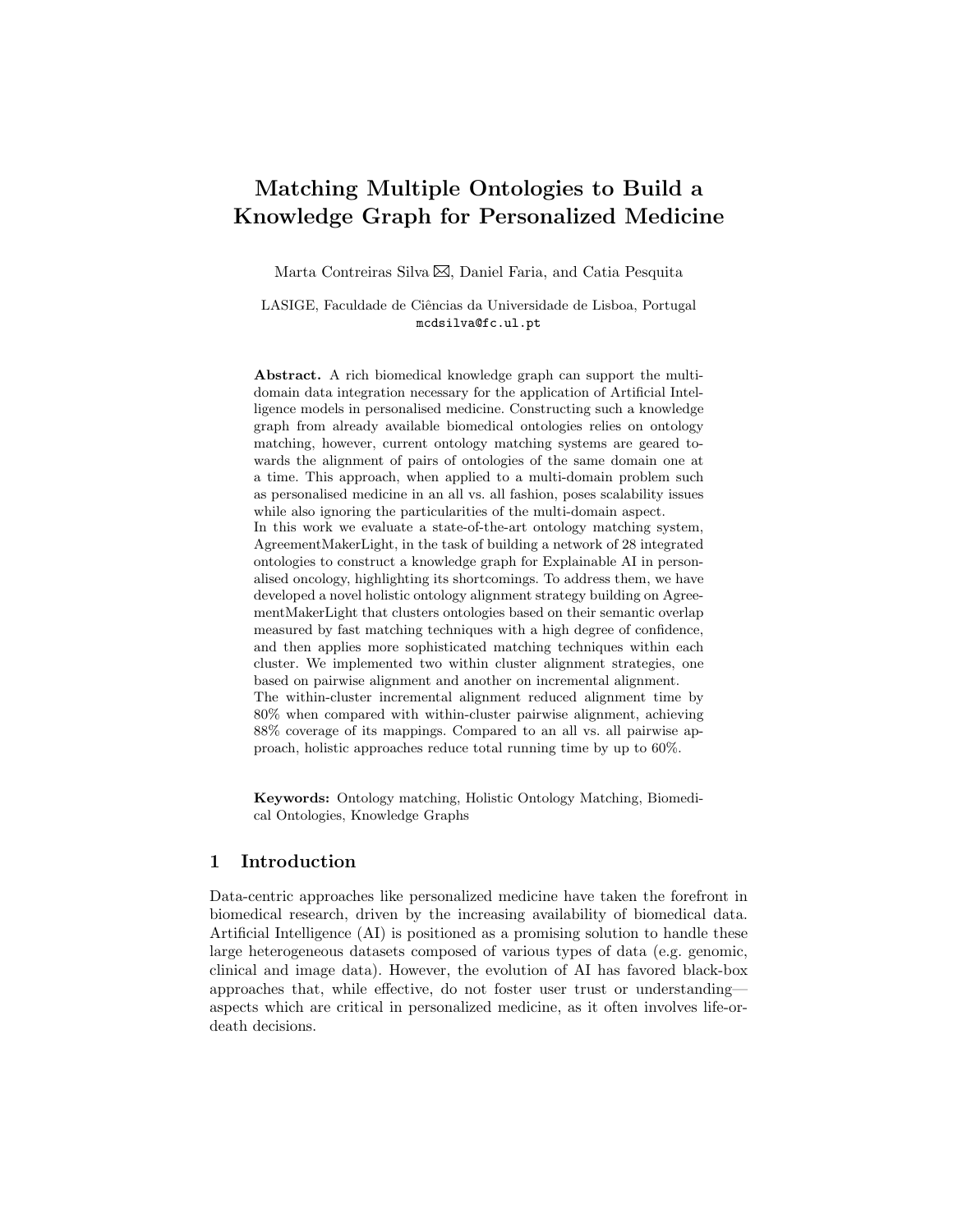### 2 M.C. Silva et al.

To address this limitation of black-box AI approaches, there have been renewed efforts towards developing explanatory mechanisms for AI [4]. Frequent among the approaches proposed for explainable AI (XAI) is the use of Knowledge Graphs (KG), which comprehensively encode the knowledge in a domain, and can be leveraged to support user-friendly explanations when used in concert with AI methods [16, 3]. The challenge is that, the more complex the domain, the more complex and comprehensive will be the KG needed to support XAI in that domain, and few domains approach the complexity of personalized medicine.

The area of personalized medicine deals with knowledge stemming from many specific subdomains that interact in various ways, ranging from molecules (e.g. chemical compounds, genes, and proteins) to clinical and demographic factors[10]. Accordingly, ontological representations of these domains have been the subject of intense investigation. In BioPortal[19], an online repository of biomedical ontologies, there are currently more than 800 ontologies (totalling almost 9 million classes). Some of these ontologies are designed and developed as community efforts that function as community-approved representations of reality, while others are developed by single research teams and serve a more specific and localized purpose. Thus, rather than build a KG from the ground up, we posit that one can harness the wealth of publicly available knowledge through ontology matching to build the ontological layer of a KG for personalized medicine[23].

The KATY project<sup>1</sup> aims to develop an AI-empowered personalized medicine system to assist medical professionals and researchers in diagnosing patients more accurately, making predictions about their future health, and recommending better treatments. KATY will tackle the challenge of translating AI-based suggestions into practical decision-making processes and treatment strategies that clinicians can understand and trust by combining high performing blackbox machine learning approaches with a comprehensive knowledge graph. The KG will serve as input to AI methods (e.g. directly, through embeddings) as well as encode the AI outcomes themselves to create a shared semantic space for data, scientific context and predictions capable of supporting explanation methods[31].

In a preliminary step, a careful selection of ontologies that span the domain of interest was conducted, as the goal is to reconcile the ontologies into a single cohesive knowledge model, through ontology matching techniques, to form the backbone of the knowledge graph. This resulted in a catalogue of relevant ontologies and controlled vocabularies which comprises 78 ontologies, of which 16 are referenced directly from the public data resources, and the remaining 62 were selected from our survey of BioPortal. Of these 78 ontologies, 28 were considered core to the KATY project, and the remaining 50 were considered potentially relevant, to be used only if the coverage of the 28 core ontologies is found insufficient when integrating datasets into the KATY knowledge graph.

This paper describes the process of matching the 28 core ontologies to build an integrated semantic backbone for the knowledge graph, focusing on finding simple equivalence mappings between pairs of entities belonging to the set of

<sup>1</sup> http://katy-project.eu/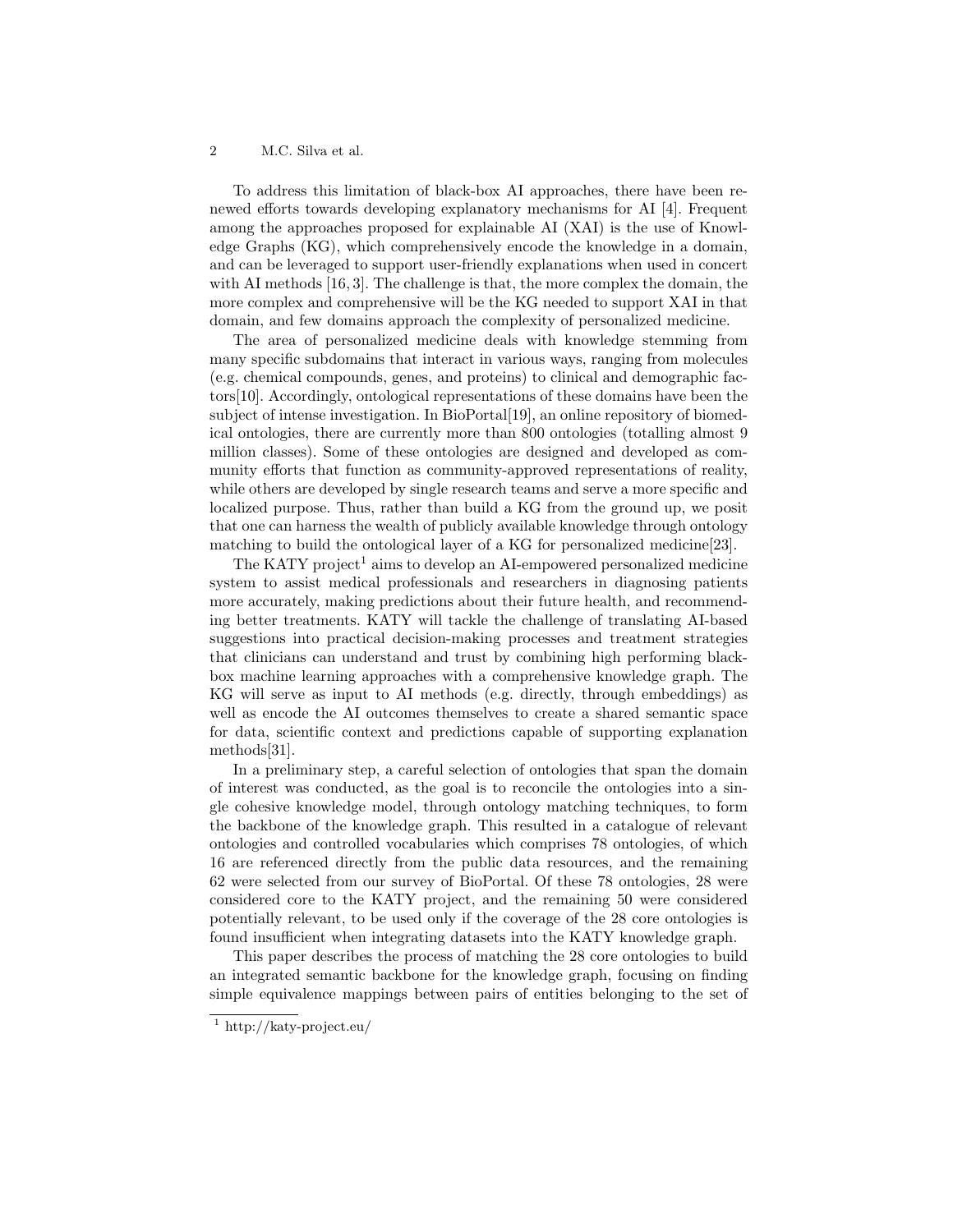ontologies. We further detail the requirements for ontology matching in this application, discuss the challenges found when applying a state of the art ontology matching system, and present a novel approach for holistic ontology matching that builds on an existing system, AML[9], addressing the requirements and challenges in biomedical ontology holistic matching. We performed a series of experiments to demonstrate the impact of the holistic approach and measure improvements over the baseline state of the art system.

## 2 Challenges in Holistic Biomedical Ontology Matching

Ontology matching (or alignment) is the process of establishing mappings (or correspondences) relating the entities (classes, properties or individuals) of two ontologies with overlapping domains. A mapping is usually represented as a tuple  $\langle e_1, e_2, r, c \rangle$  where  $e_1$  and  $e_2$  are entities of the two ontologies, r is the semantic relation between them (e.g.  $\equiv$ ,  $\geq$ ,  $\leq$ ,  $\perp$ ) and optionally c is a confidence score indicating how certain about the mapping is the person or algorithm who produced it [7]. A collection of mappings between two ontologies is called an alignment, and is typically stored in a file external to the ontologies, in the Alignment RDF format<sup>2</sup> that is the *de facto* standard in the field.

Matching biomedical ontologies is a challenging task on its own [8], both in terms of computational resources (as they are typically quite large) and in terms of the richness and complexity of the information available to match them, including a substantial lexical component where homonyms and synonyms abound [25], the presence of cross-references that establish correspondences but with no formal semantics, and the presence of logical definitions which correspond to complex ontology mappings  $[15, 20]$ .

Holistic ontology matching is an extension of the pairwise ontology matching process for a set  $\Omega = \{O_1, ..., O_N\}$  of ontologies with  $N \geq 2$ , where a final alignment A is produced between all of them [18]. The basic approach to do this consists of uniting the alignments between all pairwise combinations of the ontologies to align, which is evidently a sub-optimal strategy computationally as in implies performing a quadratic number of ontology alignment steps.

This holistic matching challenge has been recognized by the ontology matching, schema matching and linked data communities [22, 27], with strategies to address it being usually based on exploring two different concepts: partitioning the search space in groups within which pairwise alignment is employed [11] or applying incremental matching according to a predefined order [30, 13]. Gruetze et al. [11] proposed grouping of linked data concepts by topic using Wikipedia and then running an alignments only between concepts in the same group. Saleem et al. [30] developed a method to incrementally create an integrated schema encompassing all input schema trees, by first clustering the nodes based on linguistic label similarity and then applying a tree mining technique. Hertling *et al.* [13] analyzed the impact of the ordering of ontologies in linear executions of alignments to produce an alignment of multiple ontologies and demonstrated that

<sup>2</sup> https://moex.gitlabpages.inria.fr/alignapi/format.html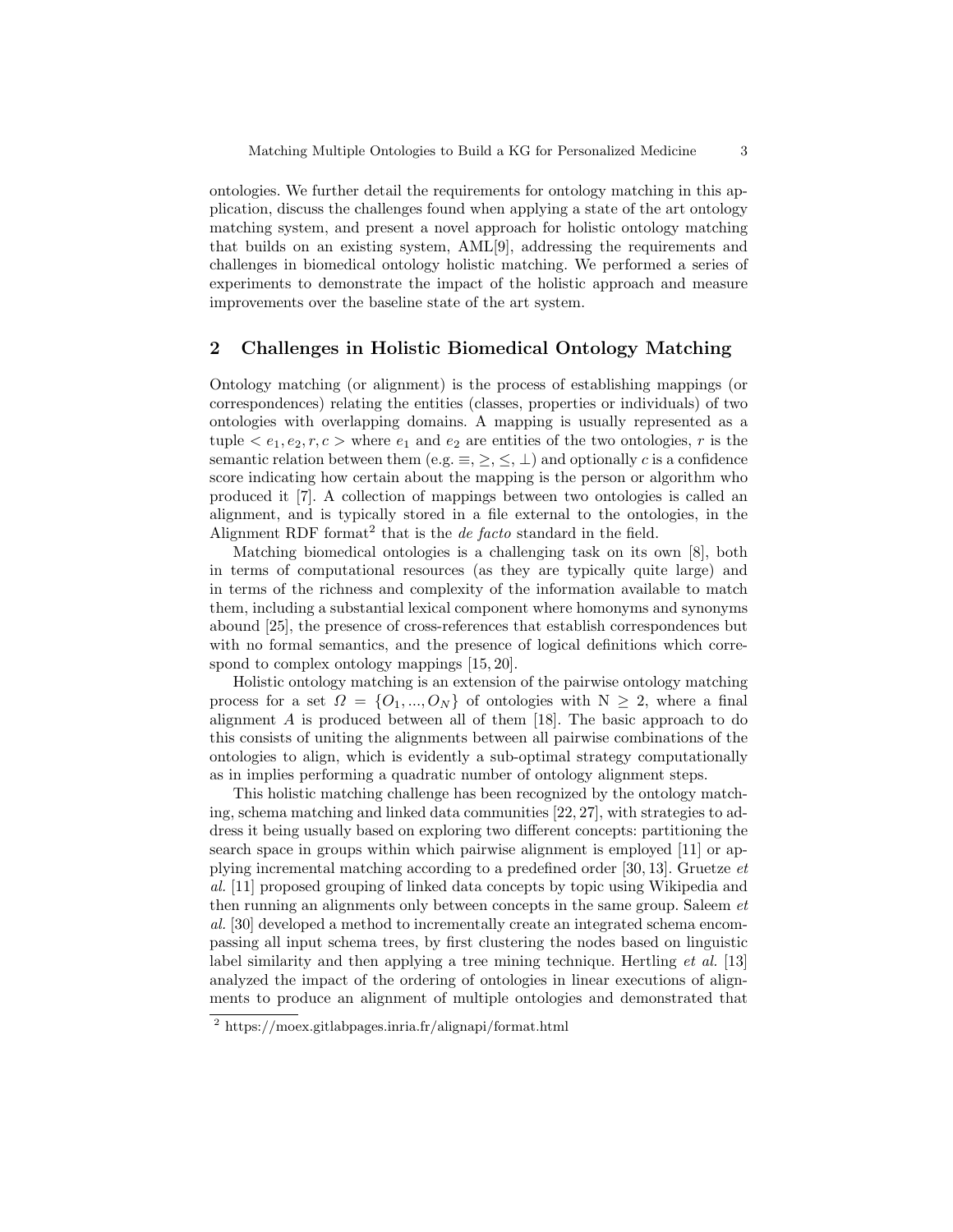near-optimal results can be achieved with linear efforts. Orthogonally to these works, Megdiche et al. [18] developed an approach based on linear programming that is able to find a stable alignment between multiple ontologies independently of the order of alignment tasks.

Building an integrated KG containing multiple ontologies requires, not only holistic matching to produce an external alignment between them, but actually merging the ontologies. Osman *et al.* [21] categorized ontology merging works according to whether they are applied after all pairwise alignments are found [1, 5] or integrated into an incremental matching approach starting from a seed ontology [2, 32].

Thus, aligning and integrating the 28 selected KATY ontologies to form the backbone of a KG for precision oncology requires tackling challenges at these three levels: biomedical ontology matching, holistic ontology matching, and holistic ontology integration. Moreover, it also requires addressing requirements in terms of quality, coverage and scalability.

Ensuring high quality mappings between the ontologies is a strong requirement for a system that must work with a minimal human involvement due to the size of the task, but has a high-stakes target application in healthcare. Alignments need to achieve both high precision and high recall, since both types of errors can compromise XAI approaches, either by proposing wrong explanations or not finding suitable ones.

Achieving a sufficient coverage of all domains in personalized oncology is mandatory to make sure that all data required to train the AI models is welldescribed according to domain ontologies in a way that supports building explanations. The integration of molecular and clinical data is the key to personalized medicine, which seeks to understand the play between genotype, phenotype and environment and how it bears on the effectiveness of treatments or the prognosis of diseases. This aspect requires that not only the KG covers multiple domains but that it also includes sufficient granularity.

Finally, scalability must also be considered. Matching 28 ontologies means that there are nearly 1.2 million classes plus their associated properties and individuals that need to be processed. Moreover, since ontologies evolve and new relevant data may be added to the KG, the time required to build the network of ontologies should not be a limiting factor in updating the system.

To build a high quality network of biomedical ontologies we need to strike a balance between quality, coverage and scalability. Filtering out lower quality mappings may result in lower coverage, higher coverage requires the ability to align more ontologies, but more sophisticated ontology matching algorithms that are able to produce higher quality and higher coverage alignments are harder to scale.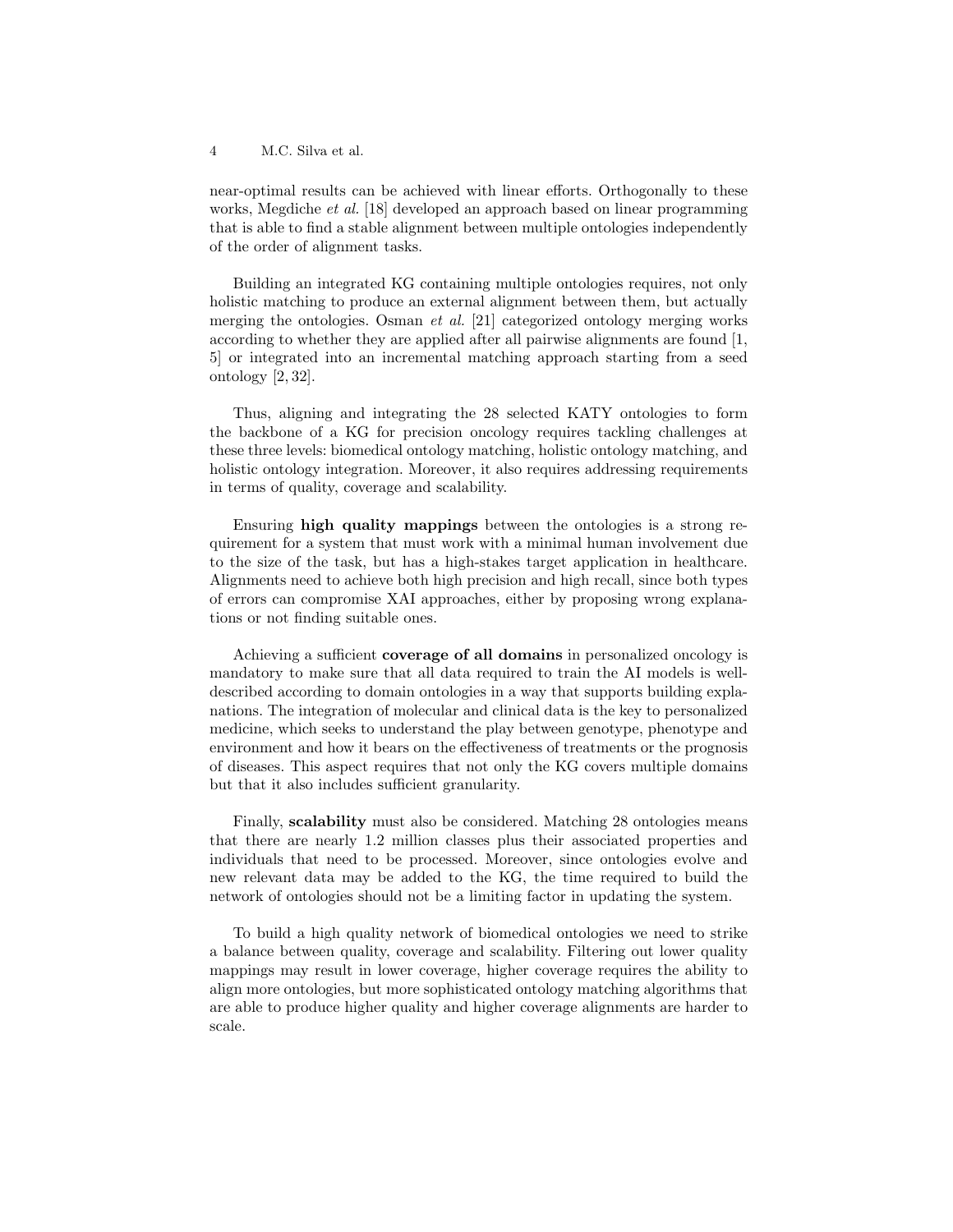# 3 Enhancing AML for Holistic Ontology Matching

### 3.1 AgreementMakerLight

AgreementMakerLight (AML) is an automated ontology matching system predicated on the design principles of scalability and extensibility [9]. It has been one of the best performing systems in the yearly Ontology Alignment Evaluation Initiative (OAEI) for the past eight years, excelling particularly in tracks involving biomedical ontologies [26]. This is thanks to features such as the weighting system it uses to differentiate labels and synonyms enabling fine-grained lexical matching, or its use of cross-references and logical definitions (which are singular to the biomedical domain) [8]. Given the stellar performance of AML's matching algorithms in biomedical ontology matching, using it as the baseline matching system is an added guarantee of the quality of the produced mappings.

Of note, AML's lexical matching, cross-reference matching and logical-definition matching algorithms are all implemented using a hash-search strategy that means they run in linear time [8], and therefore can be used for profiling the suite of ontologies to match with regard to their overlap, in a holistic matching scenario.

However, like all matching systems participating in the OAEI, AML is only prepared to perform pairwise matching of ontologies, and produces ontology alignments that are external to the ontologies, in the Alignment RDF format. It doesn't include the functionality of integrating ontologies through their alignment, which would be required to build a KG automatically through ontology matching. Indeed, building a KG automatically through the alignment of multiple ontologies is beyond the state of the art in ontology matching evidenced by the OAEI.

### 3.2 Extensions to AML

Setting aside the possibility of matching multiple ontologies simultaneously, and contemplating only the scenarios of pairwise matching or incremental matching, the only core functionality missing from AML for holistic ontology matching is the ability to merge two ontologies through their alignment, with a simple merge, as defined by [21].

We extended AML by implementing the functionality of converting an RDF alignment into an OWL ontology that imports the aligned ontologies and adds the axioms corresponding to the mappings: equivalentClass or subClass for equivalence or subsumption mappings between classes; equivalentProperty or subProperty for equivalence or subsumption mappings between properties; and sameIndividual axioms for equivalence mappings between individuals. To enable the pairwise strategy, we also implemented the functionality of merging two or more ontologies (or OWL alignments) into a single ontology, which will be necessary to combine multiple pairwise alignments into a single KG. Furthermore, for both the pairwise and the incremental strategies, we implemented the functionality of merging an ontology with all its imports, as it would be unwieldy to have a knowledge graph with OWL import statements for several local OWL ontology and/or alignment files.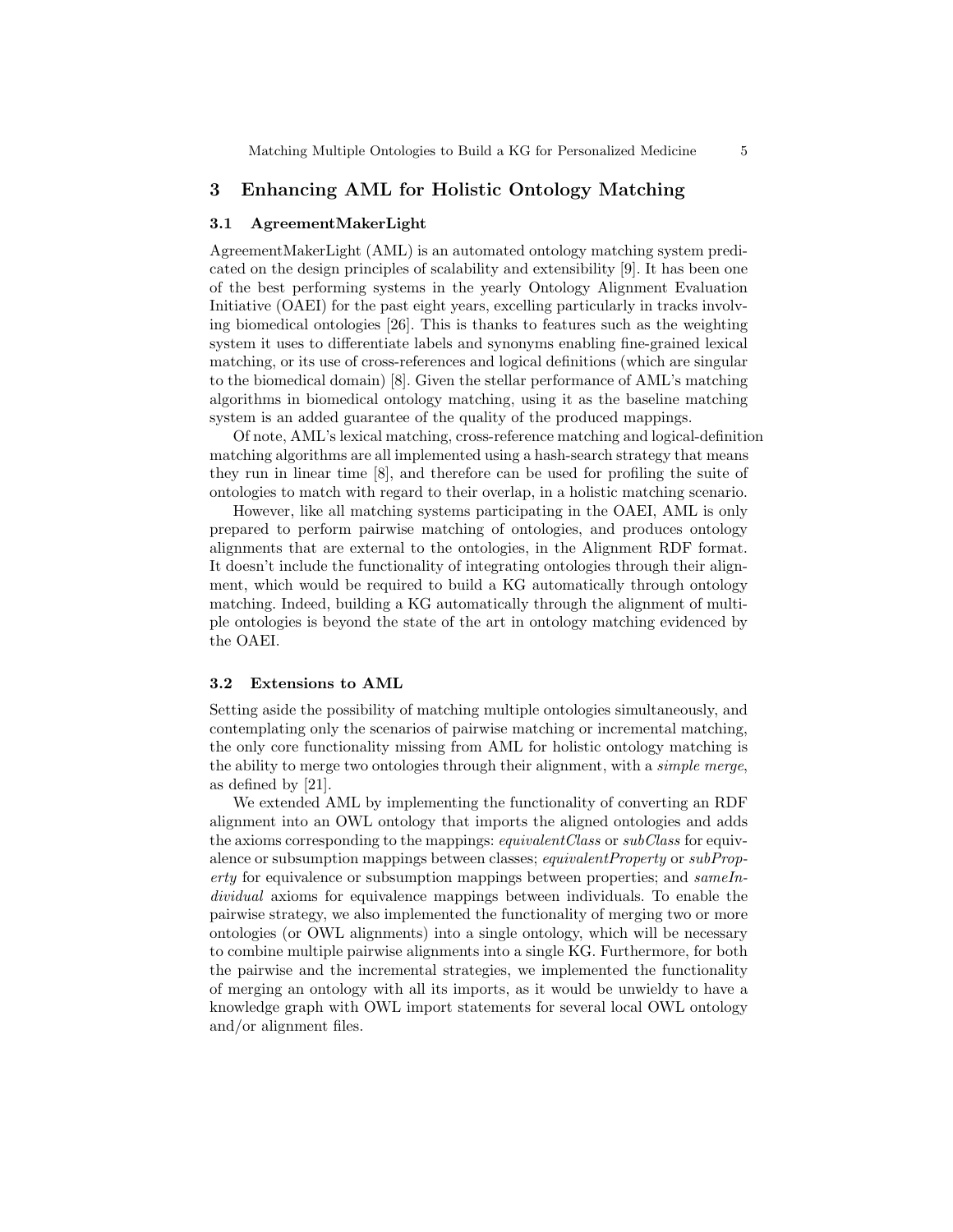### 3.3 Implementing Holistic Matching Strategies Using AML

Using AML and the extensions detailed above, we implemented two distinct holistic matching strategies: pairwise and incremental, which can be preceded by a clustering step and applied within-cluster, or applied globally to the full suite of ontologies to match. Since the global algorithms are the same as the within-clustering algorithms in the particular case where the number of clusters is 1, we present only the more general within-cluster algorithms. The use of clustering is motivated by the fact that there are multiple near-orthogonal sub-domains in the biomedical domain, and we can isolate groups of ontologies from each sub-domain, for which performing sophisticated ontology matching against ontologies of other sub-domains would likely produce more erroneous than correct mappings.

To enable clustering, we perform an initial anchoring step for all pairwise combinations of ontologies using linear-time matching algorithms, whereby we calculate the fraction of classes of the smallest ontology of each pair that have the same URI, direct cross-references, shared cross-references, overlapping logical definitions, or equivalent labels or synonyms to classes in the largest ontology of the pair. This anchoring is substantially quicker than performing a full pairwise matching strategy, and has the objective of determining the overlap between all ontologies with a high degree of confidence. From the anchoring results, we build an affinity matrix indicating the semantic overlap between each pair of ontologies, which we use as input for spectral clustering, to define groups of ontologies with a higher level of overlap and therefore likely within the same sub-domain.

In the within-Cluster Pairwise Alignment (CPA) strategy, each pairwise combination of the ontologies in each cluster is matched then merged, then all the merged ontology pairs of a cluster are combined and merged into a  $KG^3$ , and finally the KGs of each cluster are merged into a final single KG using the anchoring algorithm, as detailed in Algorithm 1.

In the within-Cluster Incremental Alignment (CIA) strategy, the pair of ontologies within each cluster that has the greatest overlap is matched and merged, then the resulting merged ontology is matched against the next ontology in the cluster, and so on until all ontologies in the cluster have been matched. Then, anchoring is performed also incrementally between the KG produced from each cluster, to produce a final single KG. The algorithm is detailed in Algorithm 2.

In both strategies, we used AML's automatic matching with default configurations, but with no ontologies used as background knowledge, and with the alignment repair step switched off. Using ontologies as background knowledge would be nonsensical in this setting, as any ontology that could be used effectively as background knowledge source should be, in principle, included in the suite of ontologies to match (as the goal is to build a comprehensive knowledge graph) and therefore will be merged with the other ontologies which is effectively

<sup>&</sup>lt;sup>3</sup> we use KG to denote the integrated network of ontologies which constitute the semantic backbone of the full fledged KG.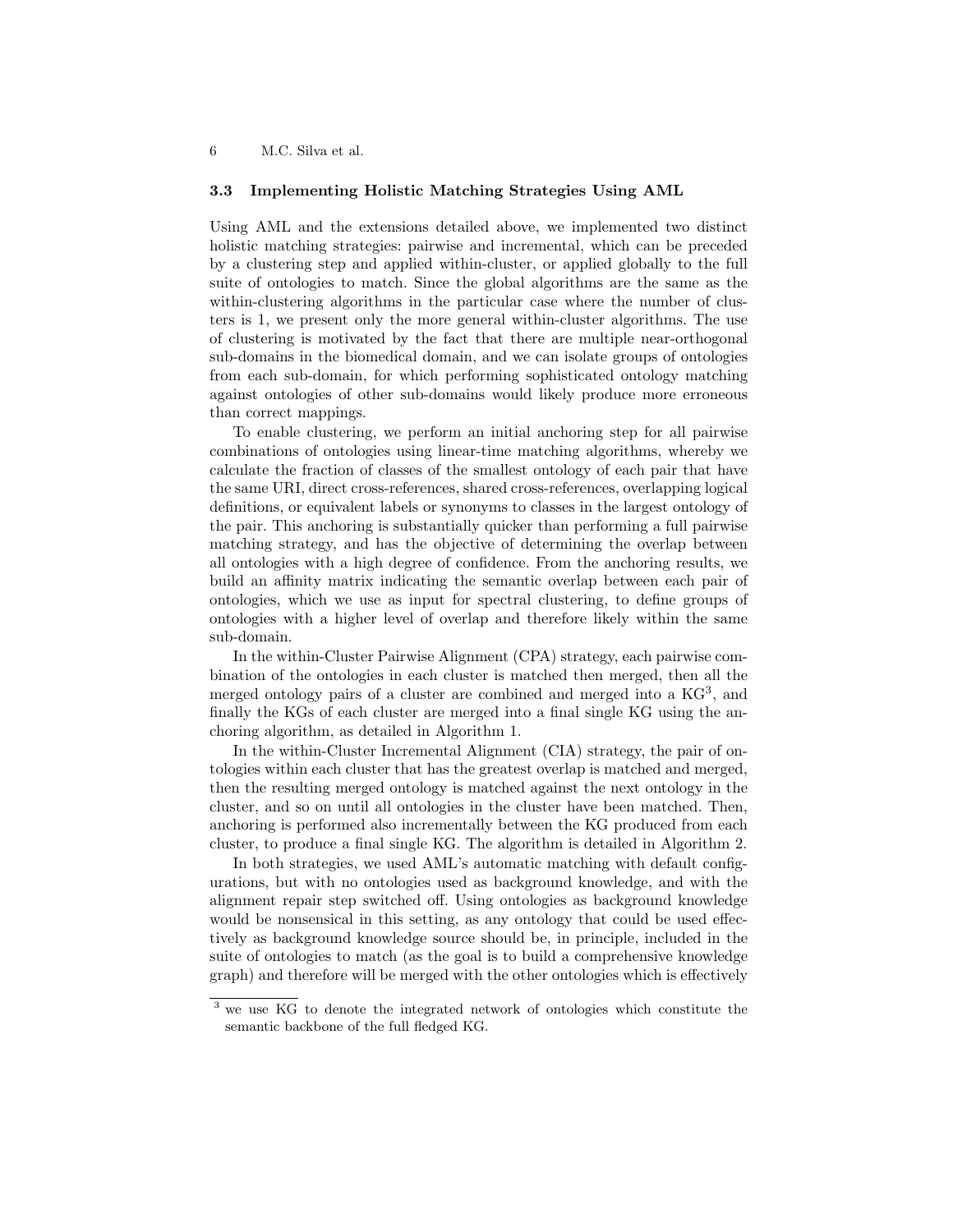Matching Multiple Ontologies to Build a KG for Personalized Medicine 7

Algorithm 1 Within-cluster pairwise alignment (CPA)

```
input: C \rightarrow O (map of clusters to ontologies)
init: CM->OM = new map of cluster to ontologies
init: KG = new list of ontologiesinit: OK = new list of ontologies
for C_i in C:
    O_i = C \cdot \text{get}(C_i)for j = 0 to O_i. length-1:
        for k in j+1 to O_i. length:
             A = AML \cdot match (O_i[j], O_i[k])O = merge (convert (A))
             OM_i. add (O)CM->OM.put (C_i,OM_i)KG[i] = OM_i [0]for j = 1 to OM_i. length:
        merge (KG[i],OM_i[j])for i = 0 to KG.length-1:
    for j = i+1 to KG. length:
        A = AML. anchor (KG[0], KG[0])O = merge(convert(A))OK. add(O)init: KGF = OK[0]for i = 1 to OK.length:
    merge (KGF, OK[i])output : KGF
```
Algorithm 2 Within-cluster incremental alignment (CIA)

```
input: C->O (map of clusters to sorted ontologies)
init: KG = new list of ontologiesfor C_i in C:
    O_i = C \cdot \text{get}(C_i)KG[i] = O_i[0]for j = 1 to O_i. length:
        A = AML \cdot match(KG[i], O_i[j])KG[i] = merge(convert(A))init: KGF = KG[0]for i = 1 to KG.length:A = AML. anchor (KGF, KG[i])KGF = merge(convert(A))output : KGF
```
equivalent to having it as a source of background knowledge. As for the choice not to perform repair, it is predicated on our desire for completeness of the alignment over coherence [24]. Furthermore, alignment repair algorithms take arbitrary choices when faced with conflicting mappings to remove, so while it is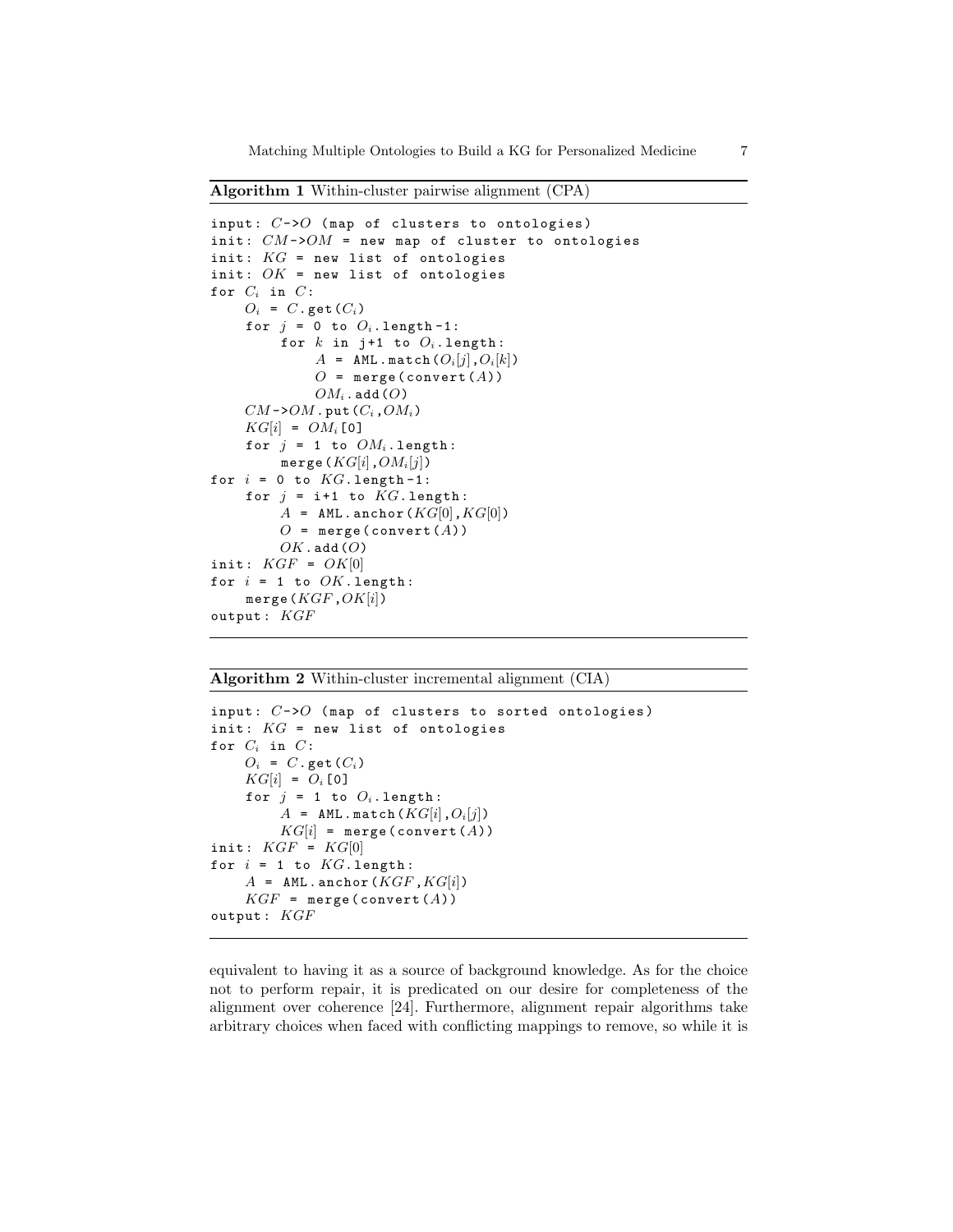critical to ensure the final KG is coherent, this should involve human revision to ensure the mappings removed or edited are indeed inaccurate.

# 4 Integrating Biomedical Ontologies in a Personalized Oncology KG

## 4.1 Ontologies

The goal of our study is the integration of the 28 ontologies selected to cover the personalized oncology domain into a single KG<sup>4</sup>. These ontologies are listed in Table 1, together with the biomedical sub-domains they cover, which total 19, from molecular biology to drug-side effects. Taken together, these ontologies contain 1,191,785 classes, 2,634 properties and 397,535 individuals.

### 4.2 Alignment Strategies

To integrate the 28 KATY ontologies, we compared the two holistic matching strategies, CPA and CIA. Additionally, as a reference point, we also tested the global pairwise alignment (GPA) strategy, which corresponds to a naive use of the state of the art in ontology matching (and algorithmically, as detailed in Section 3, is the same as CPA when the number of clusters is 1).



Fig. 1: Overview of the alignment strategies

#### 4.3 Results

The global pairwise alignment (GPA) of the 28 ontologies translated into 378 alignment runs resulting in 378 pairwise alignments with a total of more than half a million mappings. The duration of the loading and matching processes<sup>5</sup> and total number of mappings found are presented in Table 3.

<sup>4</sup> Although the UMLS provides mappings between some of our ontologies, its usage license does not allow public reuse

<sup>5</sup> Experiments were run in a machine with 100Gb of available RAM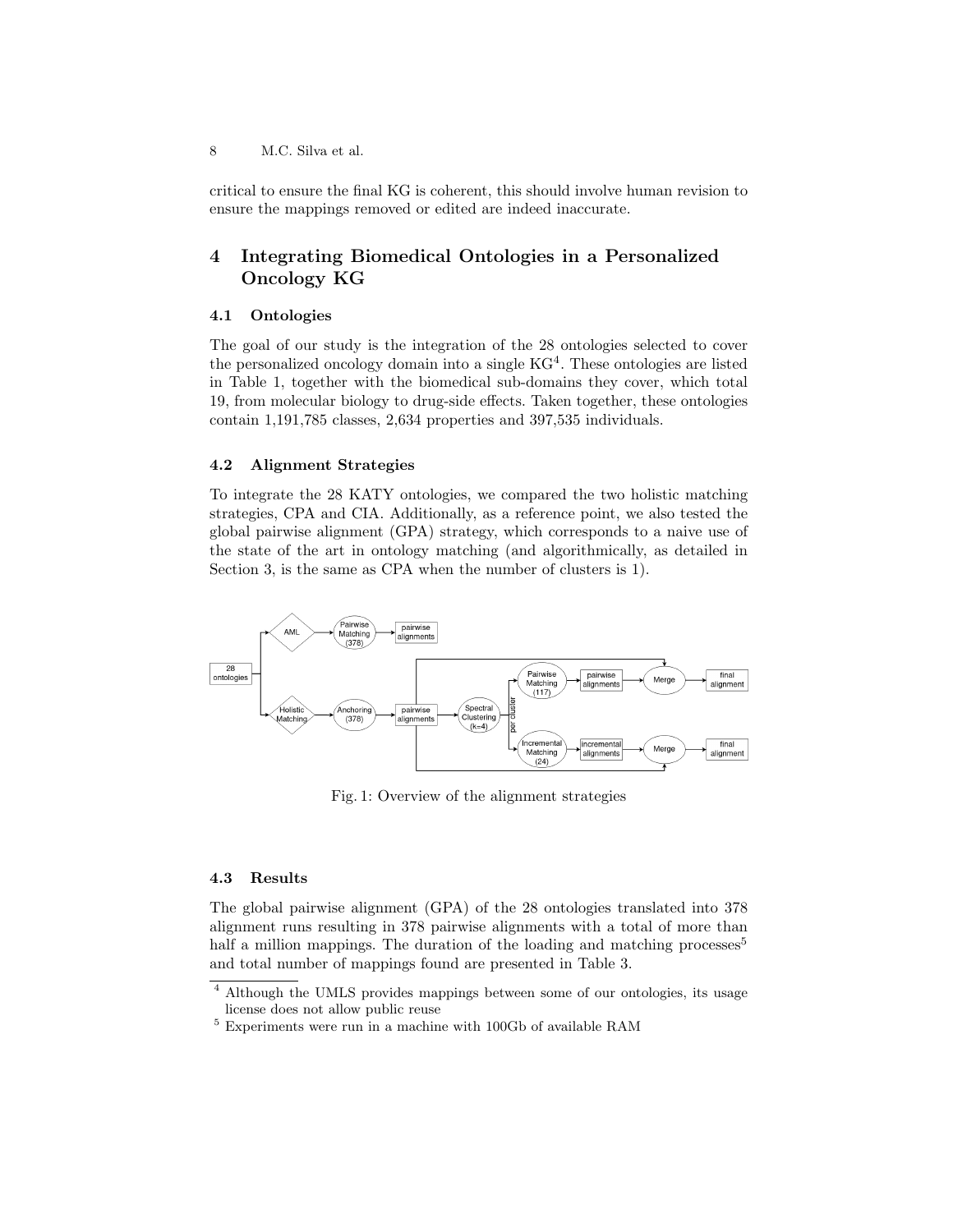| Acronym              | Ontology                                                 | Domains                                                  | Classes |
|----------------------|----------------------------------------------------------|----------------------------------------------------------|---------|
| $ACGT-$<br>MO        | Cancer Research and Manage-<br>ment ACGT Master Ontology | clinical feature, sample status                          | 1769    |
| ATC                  | Anatomical Therapeutic Chem-<br>ical Classification      | drug                                                     | 6567    |
| <b>CCTOO</b>         | Cancer Care: Treatment Out-<br>come Ontology             | response to<br>treatment,<br>drug<br>screening           | 1133    |
| ChEBI                | Chemical Entities of Biological<br>Interest Ontology     | metabolic, drug                                          | 171058  |
| CL                   | Cell Ontology                                            | cellular                                                 | 10984   |
| <b>CLO</b>           | Cell Line Ontology                                       | cell line                                                | 44873   |
| <b>CMO</b>           | Clinical Measurement Ontology                            | clinical feature, sample status                          | 3054    |
| DCM                  | DICOM Controlled Terminol-<br>ogy                        | histological images                                      | 4561    |
| DOID                 | Human Disease Ontology                                   | clinical feature                                         | 17642   |
| <b>DTO</b>           | Drug Target Ontology                                     | drug target interaction                                  | 10075   |
| EFO                  | <b>Experimental Factor Ontology</b>                      | experimental                                             | 28816   |
| FMA                  | Foundational<br>Model<br>of<br>Anatomy                   | anatomical data                                          | 78977   |
| <b>GENO</b>          | Genotype Ontology                                        | genomic                                                  | 425     |
| GO                   | Gene Ontology                                            | genomic, biological pathway                              | 50713   |
| <b>HCPCS</b>         | Healthcare Common Procedure<br>Coding System             | clinical feature, drug sampling                          | 7094    |
| HGNC                 | <b>HUGO Gene Nomenclature</b>                            | genomic                                                  | 32917   |
| HP                   | Human Phenotype Ontology                                 | biological feature                                       | 27482   |
| <b>ICDO</b>          | International Classification of<br>Diseases Ontology     | clinical feature                                         | 1313    |
| <b>LOINC</b>         | Logical Observation Identifier<br>Names and Codes        | clinical feature                                         | 268552  |
| <b>MONDO</b>         | Mondo Disease Ontology                                   | clinical feature                                         | 43735   |
| <b>NCIT</b>          | National Cancer Institute The-<br>saurus                 | biological feature, clinical fea-<br>ture                | 166884  |
| OAE                  | Ontology of Adverse Events                               | drug side effect, response to<br>treatment               | 5762    |
| OMIM                 | Online Mendelian Inheritance in<br>Man                   | biological feature                                       | 97261   |
| OPMI                 | Ontology of Precision Medicine<br>and Investigation      | clinical feature, clinical trial                         | 2939    |
| ORDO                 | Orphanet Rare Disease Ontol-<br>ogy                      | clinical feature                                         | 14886   |
| PDQ                  | Physician Data Query                                     | clinical feature, drug screening                         | 13452   |
| PMAPP-<br><b>PMO</b> | PMO Precision Medicine Ontol-<br>ogy                     | genomic, clinical feature, clini-<br>cal trial, sampling | 76154   |
| SO                   | Sequence Ontology                                        | genomic, transcriptomic                                  | 2707    |

Table 1: Ontologies used and their domains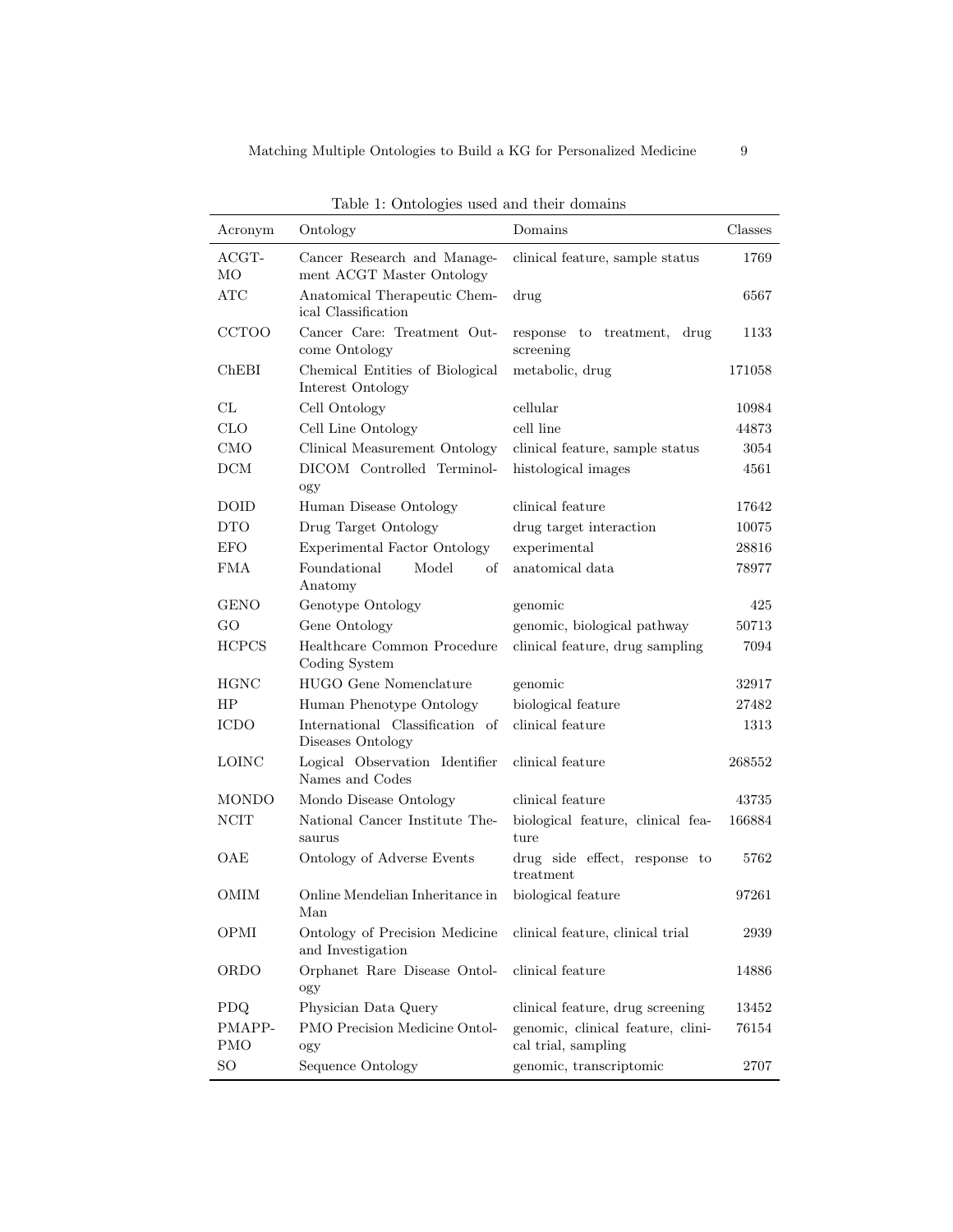10 M.C. Silva et al.

The two clustering-based approaches, CPA and CIA, require ontologies to be clustered, which involves an initial step of anchoring followed by spectral clustering, as detailed in Section 3. The anchoring step also translated into 378 (lightweight) alignment runs resulting in a set of 378 pairwise alignments, as well as in an affinity matrix computed based on these alignments. The duration and total mappings found by the anchoring step are also presented in Table 3.

Figure 2 presents a heatmap representation of the semantic overlap computed by the anchoring step. Individual heatmaps for each component of the anchoring process are available as supplementary materials <sup>6</sup>. A few ontologies have a high number of direct cross-references between them or reuse classes from each other extensively. Logical definitions are less relevant to establish the semantic overlap between ontologies, since the majority of ontologies used does not declare them. The Lexical Matcher is the method that is able to find more correspondences for more ontology pairs.



Fig. 2: Heatmap of the semantic overlap between ontologies

<sup>6</sup> https://github.com/liseda-lab/holistic-matching-aml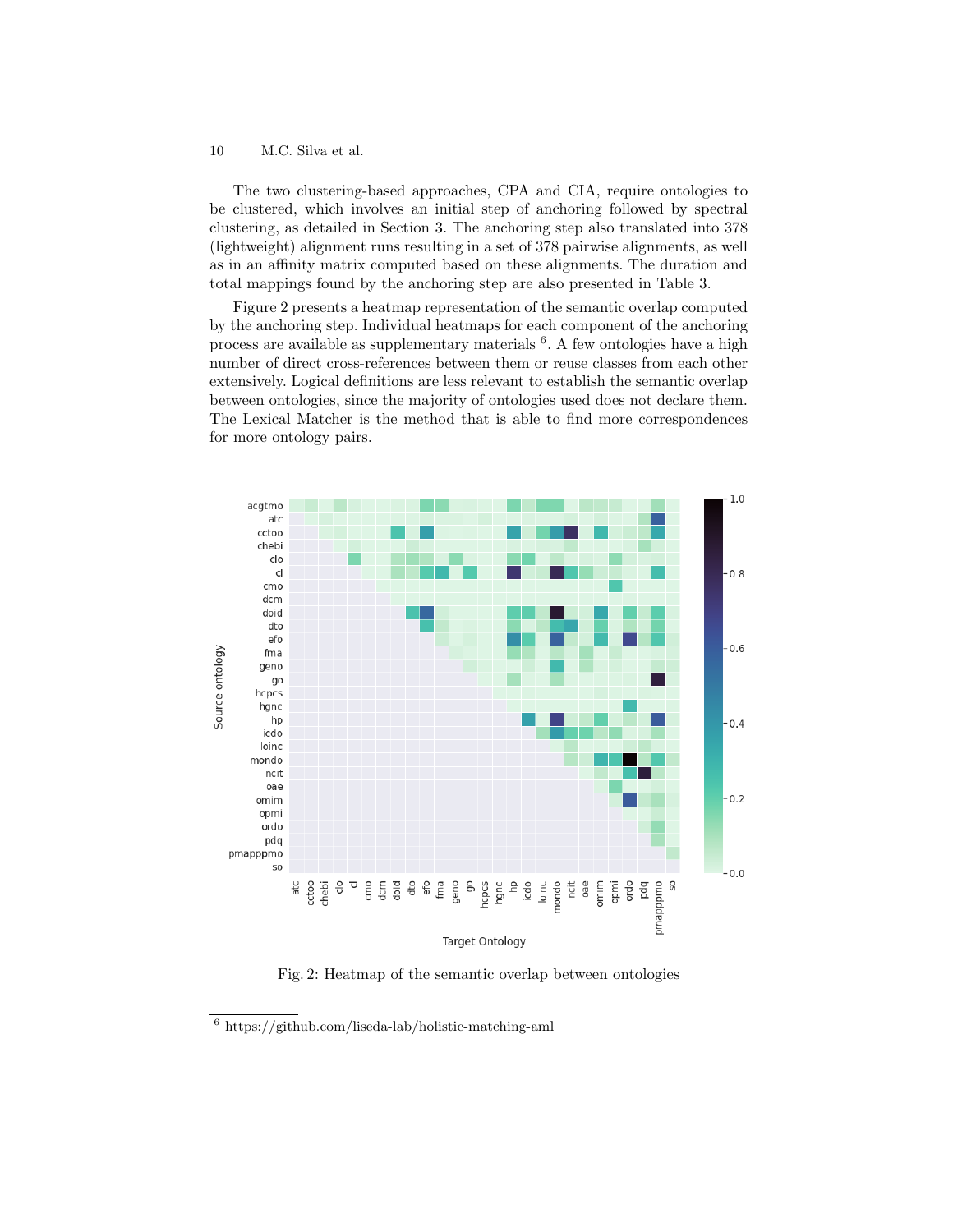The affinity matrix was then used as input to clustering with spectral clustering. We tested cluster numbers between 3 and 6, and empirically selected 4 clusters, with the aid of the constructed heatmaps, which are shown in Table 2.

Table 2: Ontologies organized by cluster

| Cluster Ontologies |                                                                                     |        |
|--------------------|-------------------------------------------------------------------------------------|--------|
| C1                 | NCIT, PDQ, LOINC, ChEBI, CCTOO                                                      | 621079 |
| C2                 | PMAPP-POM, GO, HP, ATC, FMA, CL, CLO, 314820<br>OAE, ACGT-MO, ICDO, SO, HCPCS, GENO |        |
| C <sub>3</sub>     | CMO, OPMI                                                                           | 5993   |
| C <sub>4</sub>     | MONDO, ORDO, DOID, OMIM, EFO, HGNC, 249893<br>DTO, DCM                              |        |

We applied the CPA and CIA strategies on the four clusters. In the CPA, the alignment tasks are run between all pairwise combinations of ontologies within each cluster, in the same manner as the GPA strategy. This translated into 117 pairwise alignment tasks and output alignments, which were merged within each cluster to produce 4 intermediate cluster KGs. In the CIA, only n-1 alignment tasks are required to integrate the n ontologies in each cluster incrementally, so 24 alignment tasks were necessary in total to produce 4 intermediate cluster KGs. The final step of each strategy was the merging of the cluster KGs through the anchoring algorithm to create a fully integrated KG. Again, the statistics of the alignment processes are summarized in Table 3.

Since we employed the GPA strategy only as a reference point for the state of the art, we did not perform the merging of the pairwise alignments into a single KG (as it would be beyond the state of the art). Thus, the GPA runtime is directly comparable to the sum of anchoring and within-cluster alignment runtimes for the CPA and CIA strategies. We note that, while the GPA takes more than 31 hours to complete, anchoring+CPA takes less than 24 hours and anchoring+CIA less than 16 hours. It is obvious that although matching times are greatly reduced in CPA (by nearly 12 hours) and CIA (by nearly 19 hours) when compared with GPA, the process of loading the ontologies using the OWL API is responsible a considerable portion of the time spent in running the alignment processes.

Table 4 presents the final alignment sizes produced by each strategy<sup>7</sup>, where for CPA and CIA, the final alignment size results in combining the withincluster mappings with between-cluster anchoring mappings, where the latter contributed over 200,000 mappings for both strategies. CPA produced a final KG that is 60% smaller than the total GPA mappings, while CIA produced one that is 65% smaller. We note that CPA strategy led to a greater number

<sup>7</sup> individual statistics available in the supplementary materials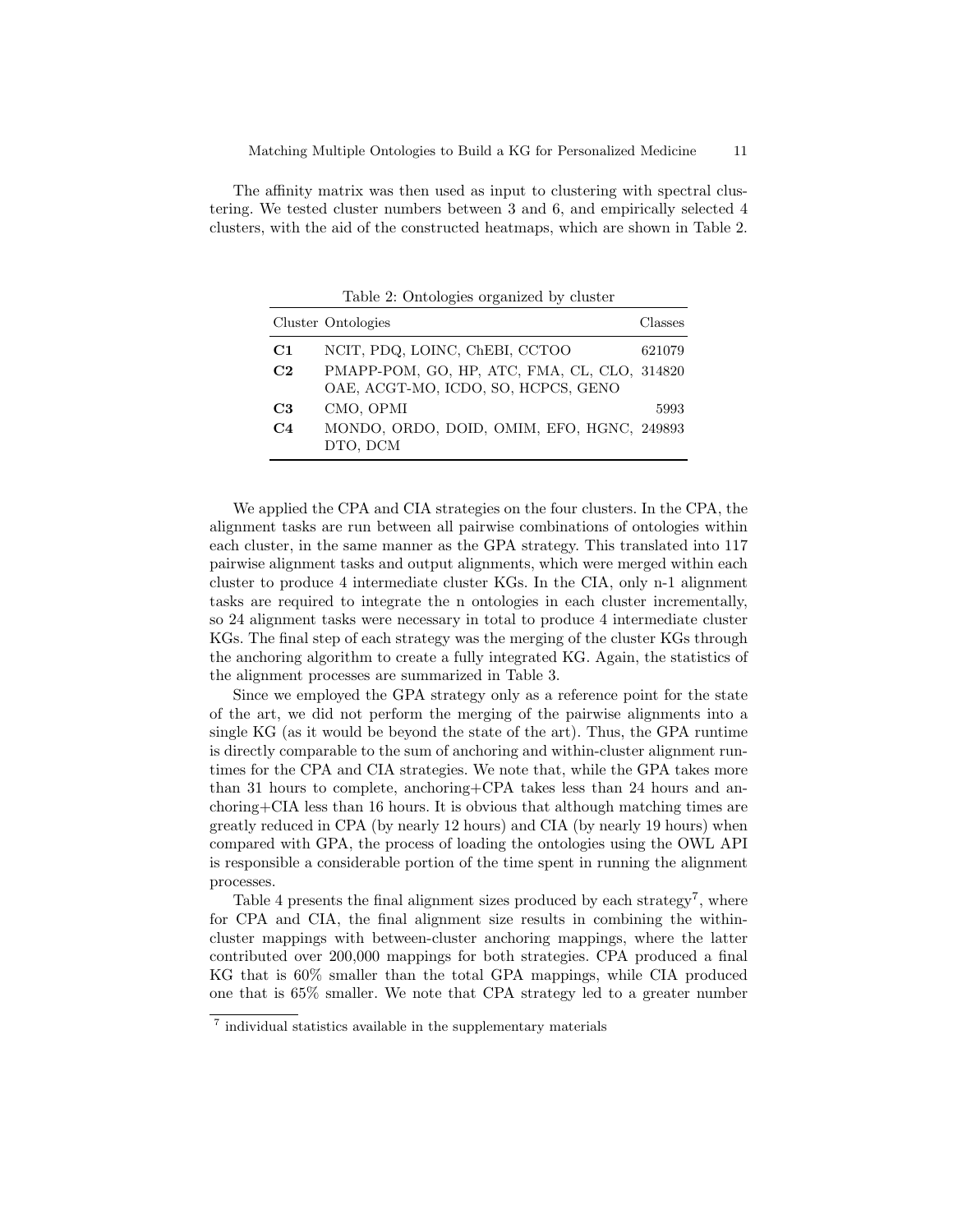|           | Runtime (hh:mm) |                  |       | Alignment |       |
|-----------|-----------------|------------------|-------|-----------|-------|
| Strategy  |                 | Load Match Total |       | Mappings  | Tasks |
| GPA.      | 11:47           | 19:51            | 31:37 | 554547    | 378   |
| Anchoring |                 | $11:47$ $01:59$  | 13:46 | 427300    | 378   |
| CPA.      | 02:25           | 07:42            | 10:07 | 219021    | 117   |
| CI A      | 01:05           | 01:05            | 02:10 | 193503    | 24    |

Table 3: Alignment results

GPA: global pairwise alignment. CPA: within-cluster pairwise alignment. CIA: within cluster incremental alignment.

of mappings than the original global anchoring, whereas the CIA strategy led to a number of mappings just under the global anchoring. While this might suggest that the CIA strategy is losing relevant mappings, it is in fact a natural consequence of the incremental strategy, due to the fact that AML is configured to produce (mostly) 1 to 1 alignments. Thus, if in the pairwise strategy we have 3 mappings between equivalent classes  $c_1A$ ,  $c_1B$  and  $c_1C$  of ontologies A, B and C, in the incremental strategy we would have only 2 mappings, since once ontologies  $A$  and  $B$  are combined into  $AB$  in a first iteration, AML will generally produce only 1 mapping between each class of  $AB$  and  $C$ , so  $c_1C$  would be mapped to either  $c_1A$  or  $c_1B$ , but not both. We note, however, that the third mapping would be semantically redundant, as it is implied by other two. Thus, the CIA strategy is expected to capture less mappings than the CPA strategy, but most of the missing mappings will be semantically redundant. A comparison of the alignments produced by CPA and CIA revealed that all CIA mappings are contained in the CPA alignment, with CIA covering 88% of the mappings found by CPA.

Table 4: Merged alignments results

| Strategy               | Total Mappings |
|------------------------|----------------|
| <b>GPA</b>             | 554547         |
| $CPA + \nanchoring$    | 442649         |
| $CIA + \rm{anchoring}$ | 417131         |

GPA: global pairwise alignment. CPA: within-cluster pairwise alignment. CIA: within cluster incremental alignment.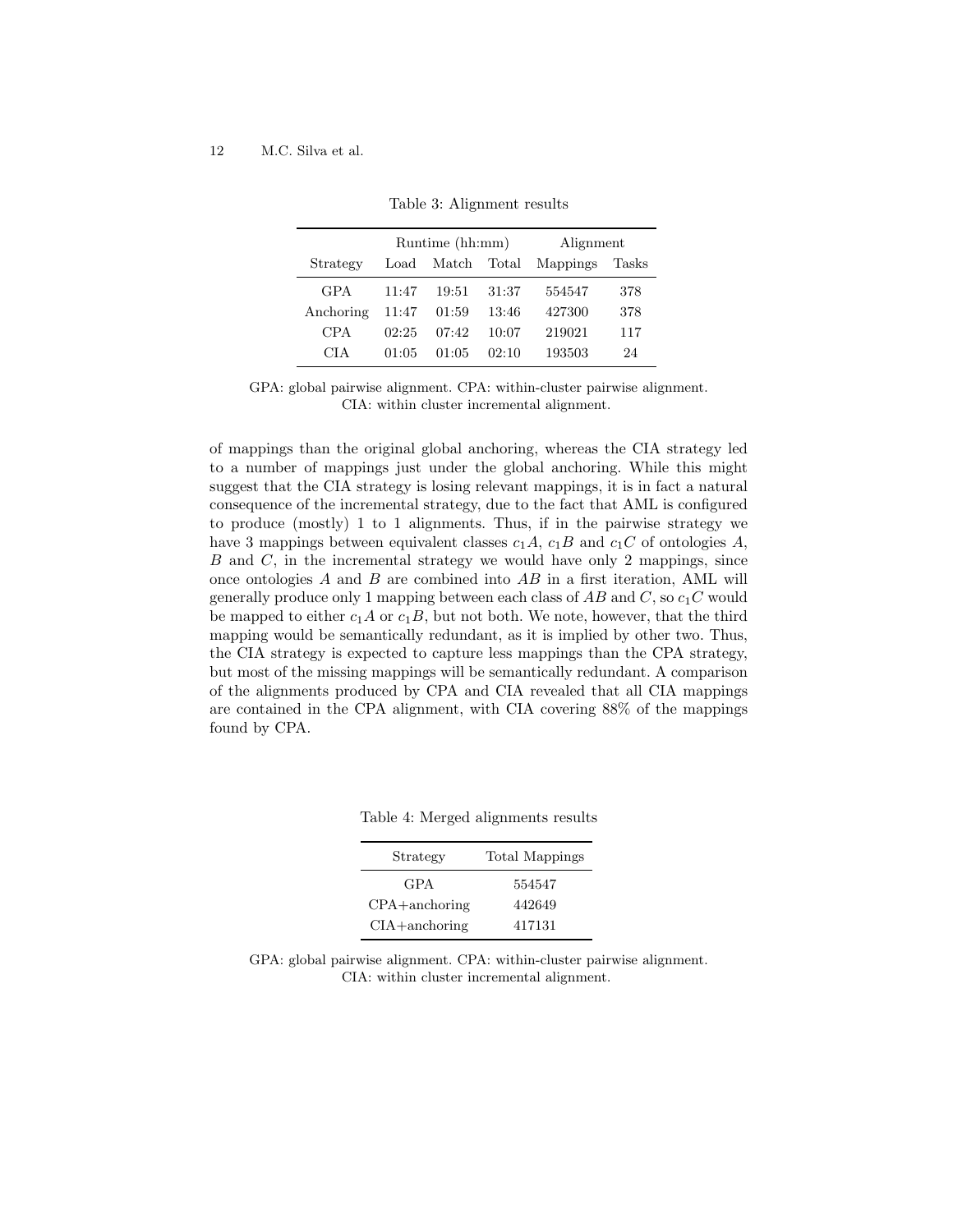### 4.4 Discussion

The holistic alignment of real world ontologies is a challenge that state of the art ontology matching systems that compete in the OAEI have yet to address. The very good performance of systems such as AML[17] and LogMap[14] in the biomedical tracks at OAEI[12] is impressive, but pales in comparison to the challenges of matching ontologies that have not stood the scrutiny applied to benchmark ontologies in organized challenges. In the course of this work, we encountered several hurdles due to syntactical issues in the ontologies or unexpected uses of some properties that had to be solved to ensure adequate coverage. As an example we highlight the case of the Experimental Factor Ontology (EFO) ontology that establishes cross-references between a single class and 77 classes in the Human Disease Ontology (DOID). A cross-reference is usually interpreted as an equivalent or closely related class, and this is explored by AML to produce equivalence mappings, but in this case the underlying relation between the one class and the 77 is one of subsumption. Addressing such cases correctly, will require adapting AML.

A recognized challenge in holistic matching is that the order of the matching tasks can impact the quality of the final alignment [13]. To circumvent this issue, [18]) developed a method that performs simultaneous matching of ontologies but unfortunately results in substantial losses in performance when compared to pairwise methods. The cost of determining the order for incremental matching is not considered by other works (e.g. [13]), however we argue that it must be considered a part of the alignment process. Moreover, employing simply lexical similarity is less than ideal in the biomedical domain where there is a high level of synonymy that is not always captured by the lexical component of the ontologies. In this work, we employ the same method to determine cluster affiliation and matching order, which is based on the semantic overlap between ontologies as measured by very high lexical similarity but also based on cross-references and logical definitions, which are particular to the biomedical domain. While in other works, clustering or tree mining is employed to determine the order of matching, we chose to apply clustering to actually partition the search space. This not only allowed a reduction of the matching tasks, but since clusters are based on semantic overlap and group together ontologies of the same domain, it can also mitigate the problem of false positives caused by homonyms. Let's take the example of the class Gingiva in the Foundational Model of Anatomy (FMA) ontology and the class Gum in the National Cancer Institute Thesaurus (NCIT). While 'gum' and 'gingiva' are synonymous words, in this case Gum actually refers to a type of chemical. However, since NCIT and FMA were actually placed in different clusters, the impact of these type of mappings can be minimized.

Although it is not possible to directly measure the quality of the resulting alignments short of a manual evaluation (as no reference alignments exist for these ontologies), an analysis of the number of mappings obtained can shed light on some interesting aspects. The GPA represents an upper bound on the number of mappings. It finds 120 thousand more mappings that anchoring, which we hypothesize to have a lower precision but increased recall, since the extra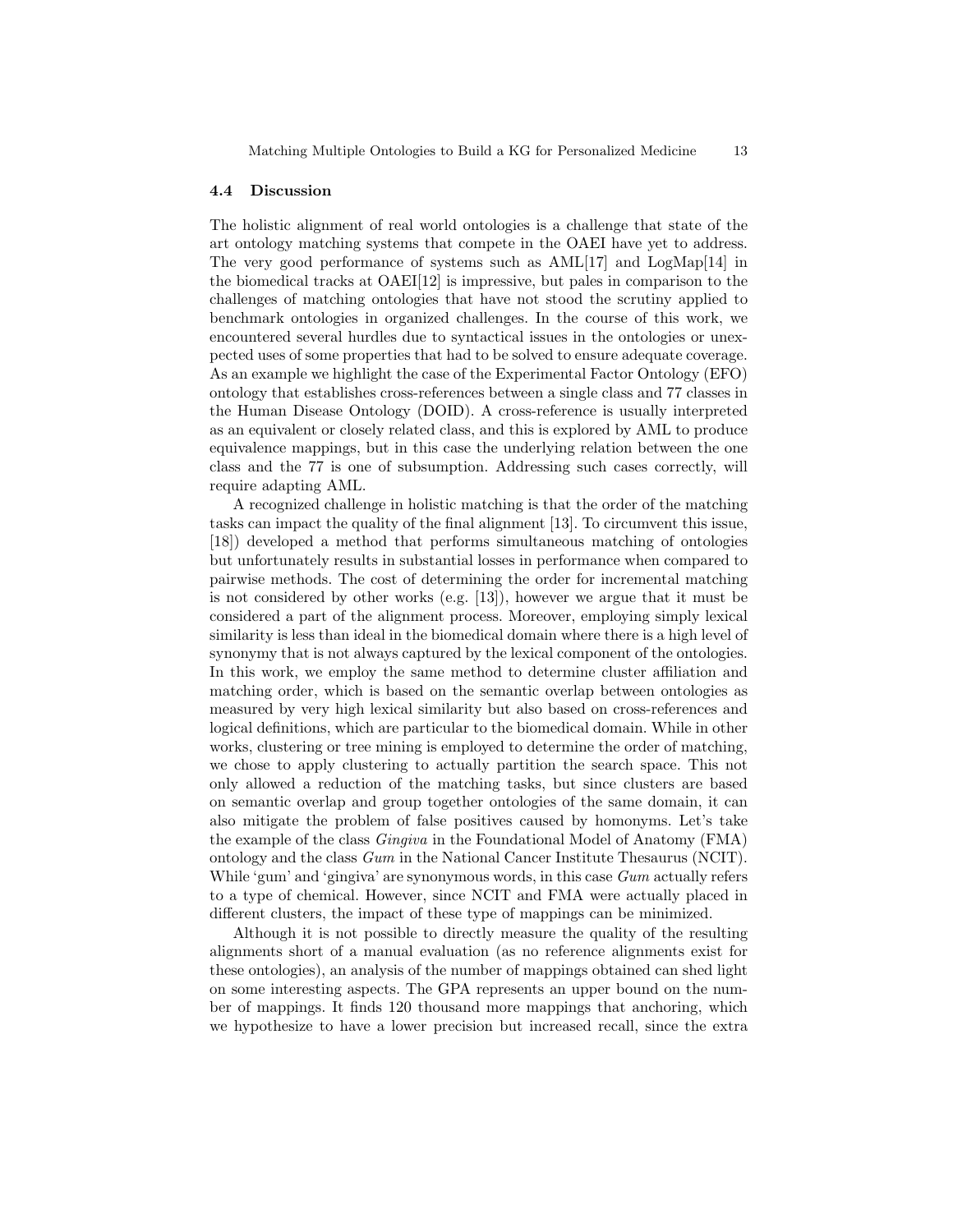14 M.C. Silva et al.

method employed by the full AML pipeline compared to anchoring are mostly methods that were designed to increase recall, assuming that the performance of AML in these ontologies is comparable to its performance in the OAEI biomedical benchmarks. One advantage of the clustering-based approaches is that they have the potential to increase the precision of mappings between clusters, by only establishing mappings based on the high precision and lower recall anchoring strategy, while increasing recall within the clusters, by employing more sophisticated alignment methods. Moreover, as detailed in Section 4.3, the CIA strategy is expected to find less mappings than the CPA strategy, but these will be mostly semantically redundant mappings.

# 5 Conclusions

The rich panorama of both publicly available data and ontologies in the biomedical domain represents an opportunity for developing explainable knowledgeenabled systems. In multi-domain areas, such as personalized medicine, this requires the integration of multiple data sources and ontologies. Holistic ontology matching and integration holds the promise to scale semantic data integration to multiple sources [28], however holistic ontology matching in the biomedical domain is still an open challenge.

We have developed a novel approach for holistic ontology matching that builds on an existing system, AML[9], addressing the requirements and challenges of the biomedical domain. We demonstrated that the straightforward application of the pairwise alignment approach to all ontology pairs takes up to 100% more time than the novel clustering-based approaches. We further demonstrated that the within-cluster incremental alignment approach is five times faster than the within-cluster pairwise alignment approach. All approaches were able to generate a fully integrated KG, meaning that all ontologies have mappings to one or more of the other ontologies, effectively responding to the coverage requirement. The quality assessment of the resulting alignment is not straightforward, since there are no holistic reference alignments within the biomedical domains, and out of the 378 pairwise alignments, only one pair is covered by an existing reference (FMA-NCI) but it employs an outdated version of the ontologies and was produced semi-automatically.

The proposed approach can be extended with further refinements. To increase the coverage and semantic richness of the KG, complex mappings can be applied to more accurately capture the relations between their entities. While the KG construction will be mostly automated, expert feedback will be paramount to ensure an accurate KG that can support explanations. To make the most efficient use of feedback, we will develop algorithms to identify potentially doubtful mappings that require user validation, and algorithms that propagate the user feedback automatically [6].

The experience of applying a state of the art ontology matching system to a large set of real world biomedical ontologies for holistic matching and integration resulted in lessons learnt for future endeavours. One of the identified challenges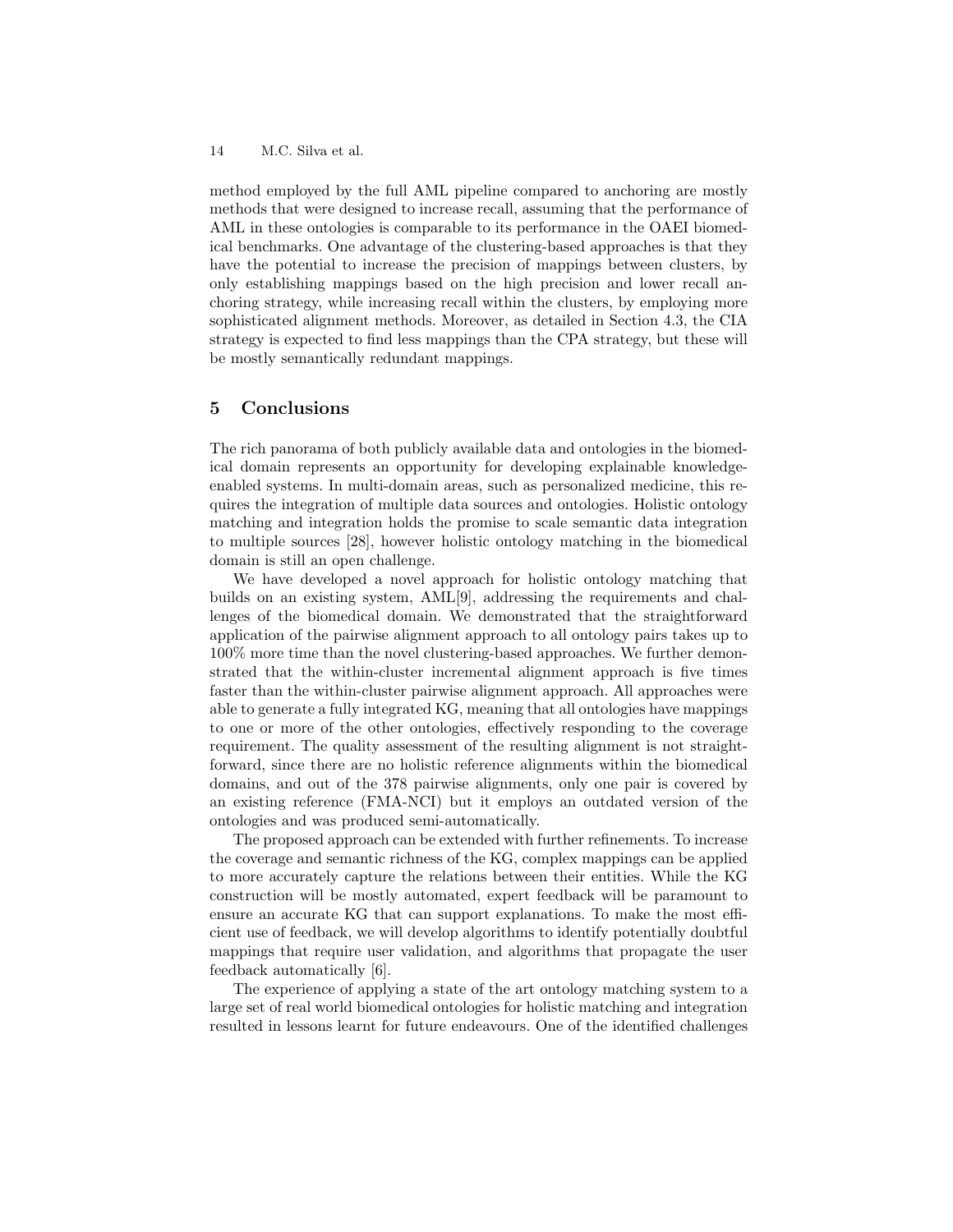was the comparative evaluation of the alignment quality produced by pairwise and holistic approaches. One future opportunity is to build upon the set of reference alignments made available by the OAEI to create a holistic reference alignment following the approach described by Roussille et al.[29]. Another lesson was the fact that the ontology loading times slow down the alignment process substantially, also this was partly due to the fact that AML still employs an older version (3.4) of the OWL API. Preliminary testing showed that a new version of the OWL API (5.1) speeds up the loading by a factor of 2. Perhaps the biggest challenge was in handling the varying degrees of quality of the ontologies, with formatting issues and non-standard uses of the cross-reference property that required ad hoc solutions to circumvent, and will require further extensions to AML to handle more adequately.

Building on decades of work by the semantic web and biomedical ontologies communities, we have developed an approach for holistic matching and integration of ontologies from multiple domains to build KG to support AI-based personalized cancer therapy. The size, diversity and complexity of the underlying ontologies and overarching domain represented significant challenges that required evolving the current state of the art in ontology matching.

Acknowledgments This work was supported by FCT through the LASIGE Research Unit (UIDB/00408/2020 and UIDP/00408/2020). It was also partially supported by the KATY project which has received funding from the European Union's Horizon 2020 research and innovation program under grant agreement No 101017453.

# References

- 1. Babalou, S., Grygorova, E., K¨onig-Ries, B.: Comerger: A customizable online tool for building a consistent quality-assured merged ontology. In: European Semantic Web Conference. pp. 19–24. Springer (2020)
- 2. Caldarola, E.G., Rinaldi, A.M.: An approach to ontology integration for ontology reuse. In: 2016 IEEE 17th International Conference on Information Reuse and Integration (IRI). pp. 384–393. IEEE (2016)
- 3. Chari, S., Gruen, D.M., Seneviratne, O., McGuinness, D.L.: Directions for explainable knowledge-enabled systems. arXiv preprint arXiv:2003.07523 (2020)
- 4. Chari, S., Gruen, D.M., Seneviratne, O., McGuinness, D.L.: Foundations of explainable knowledge-enabled systems. arXiv preprint arXiv:2003.07520 (2020)
- 5. Chatterjee, N., Kaushik, N., Gupta, D., Bhatia, R.: Ontology merging: A practical perspective. In: International Conference on Information and Communication Technology for Intelligent Systems. pp. 136–145. Springer (2017)
- 6. Cruz, I.F., Stroe, C., Palmonari, M.: Interactive user feedback in ontology matching using signature vectors. In: ICDE 2012. pp. 1321–1324. IEEE (2012)
- 7. Euzenat, J., Shvaiko, P.: Ontology matching. Springer-Verlag, Heidelberg (DE), 2nd edn. (2013)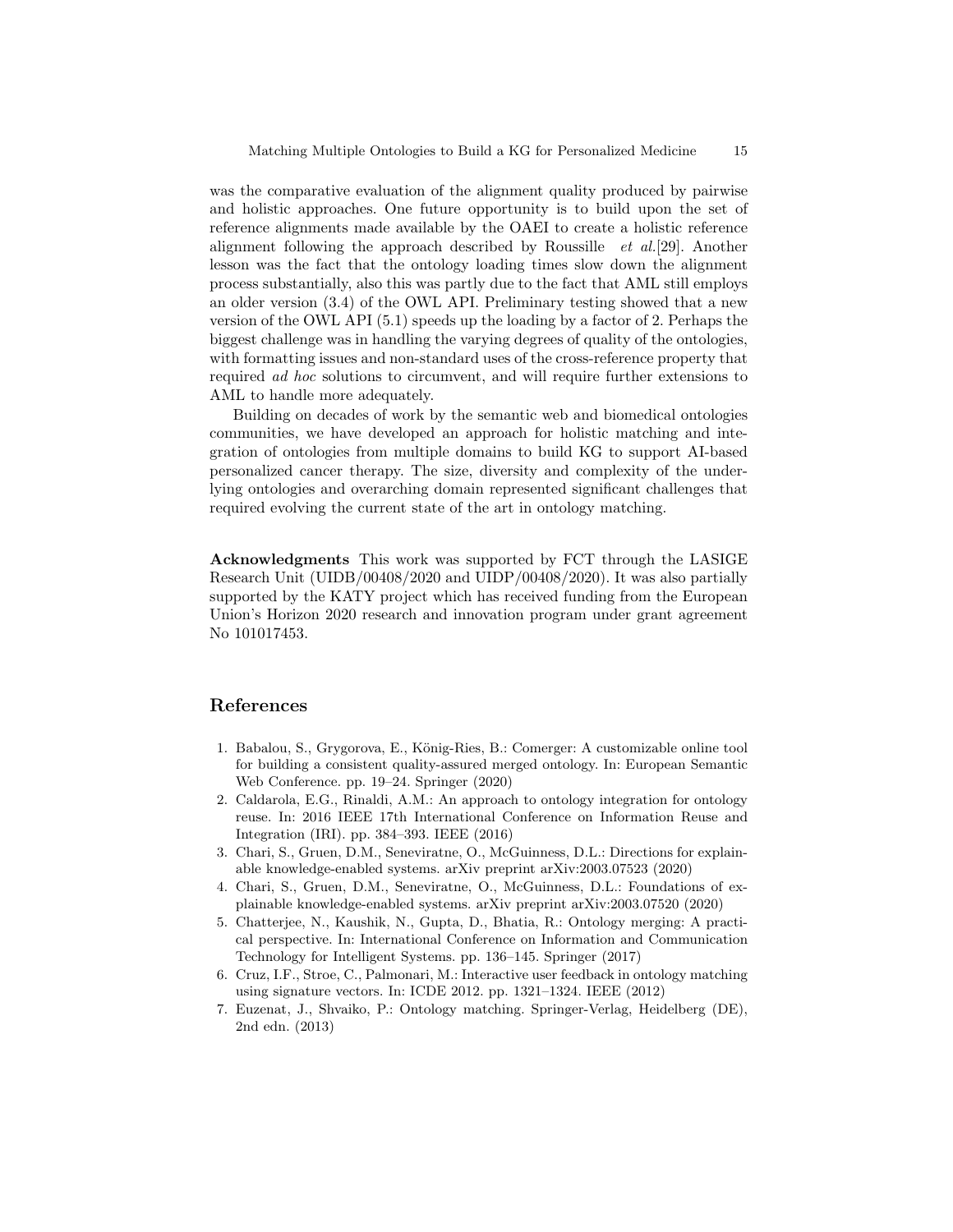- 16 M.C. Silva et al.
- 8. Faria, D., Pesquita, C., Mott, I., Martins, C., Couto, F.M., Cruz, I.F.: Tackling the challenges of matching biomedical ontologies. Journal of biomedical semantics  $9(1)$ , 1–19 (2018)
- 9. Faria, D., Pesquita, C., Santos, E., Palmonari, M., Cruz, I.F., Couto, F.M.: The agreementmakerlight ontology matching system. In: OTM Confederated International Conferences" On the Move to Meaningful Internet Systems". pp. 527–541. Springer (2013)
- 10. Ferreira, J.D., Teixeira, D.C., Pesquita, C.: Biomedical ontologies: Coverage, access and use. In: Wolkenhauer, O. (ed.) Systems Medicine Integrative, Qualitative and Computational Approaches, pp. 382 – 395. Academic Press, Elsevier (2020). https://doi.org/https://doi.org/10.1016/B978-0-12-801238-3.11664-2, http://www.sciencedirect.com/science/article/pii/B9780128012383116642
- 11. Gruetze, T., Böhm, C., Naumann, F.: Holistic and scalable ontology alignment for linked open data. LDOW 937, 1–10 (2012)
- 12. Harrow, I., Jiménez-Ruiz, E., Splendiani, A., Romacker, M., Woollard, P., Markel, S., Alam-Faruque, Y., Koch, M., Malone, J., Waaler, A.: Matching disease and phenotype ontologies in the ontology alignment evaluation initiative. Journal of biomedical semantics  $8(1)$ , 1–13 (2017)
- 13. Hertling, S., Paulheim, H.: Order matters: Matching multiple knowledge graphs. arXiv preprint arXiv:2111.02239 (2021)
- 14. Jim´enez-Ruiz, E.: Logmap family participation in the oaei 2020. In: Proceedings of the 15th International Workshop on Ontology Matching (OM 2020). vol. 2788, pp. 201–203. CEUR-WS (2020)
- 15. Köhler, S., Bauer, S., Mungall, C.J., Carletti, G.O.N., Smith, C.L., Schofield, P.N., Gkoutos, G.V., Robinson, P.N.: Improving ontologies by automatic reasoning and evaluation of logical definitions. BMC Bioinformatics 12, 418 – 418 (2011)
- 16. Lecue, F.: On the role of knowledge graphs in explainable AI. Semantic Web 11(1), 41–51 (2020)
- 17. Lima, B., Faria, D., Couto, F.M., Cruz, I.F., Pesquita, C.: Oaei 2020 results for aml and amlc. (2020)
- 18. Megdiche, I., Teste, O., Trojahn, C.: An extensible linear approach for holistic ontology matching. In: International Semantic Web Conference. pp. 393–410. Springer (2016)
- 19. Noy, N.F., Shah, N.H., Whetzel, P.L., et al.: Bioportal: ontologies and integrated data resources at the click of a mouse. Nucleic acids res  $37(2)$ , W170–W173 (2009)
- 20. Oliveira, D., Pesquita, C.: Improving the interoperability of biomedical ontologies with compound alignments. Journal of biomedical semantics  $9(1)$ , 1–13 (2018)
- 21. Osman, I., Ben Yahia, S., Diallo, G.: Ontology integration: Approaches and challenging issues. Information Fusion 71, 38–63 (Jul 2021)
- 22. Otero-Cerdeira, L., Rodríguez-Martínez, F.J., Gómez-Rodríguez, A.: Ontology matching: A literature review. Expert Systems with Applications 42(2), 949–971 (2015)
- 23. Pesquita, C.: Towards semantic integration for explainable artificial intelligence in the biomedical domain. In: BIOSTEC 2021. vol. 5, pp. 747–753 (2020)
- 24. Pesquita, C., Faria, D., Santos, E., Couto, F.M.: To repair or not to repair: reconciling correctness and coherence in ontology reference alignments. Ontology Matching (2013)
- 25. Pesquita, C., Faria, D., Stroe, C., Santos, E., Cruz, I.F., Couto, F.M.: What's in a 'nym'? synonyms in biomedical ontology matching. In: International Semantic Web Conference. pp. 526–541. Springer (2013)